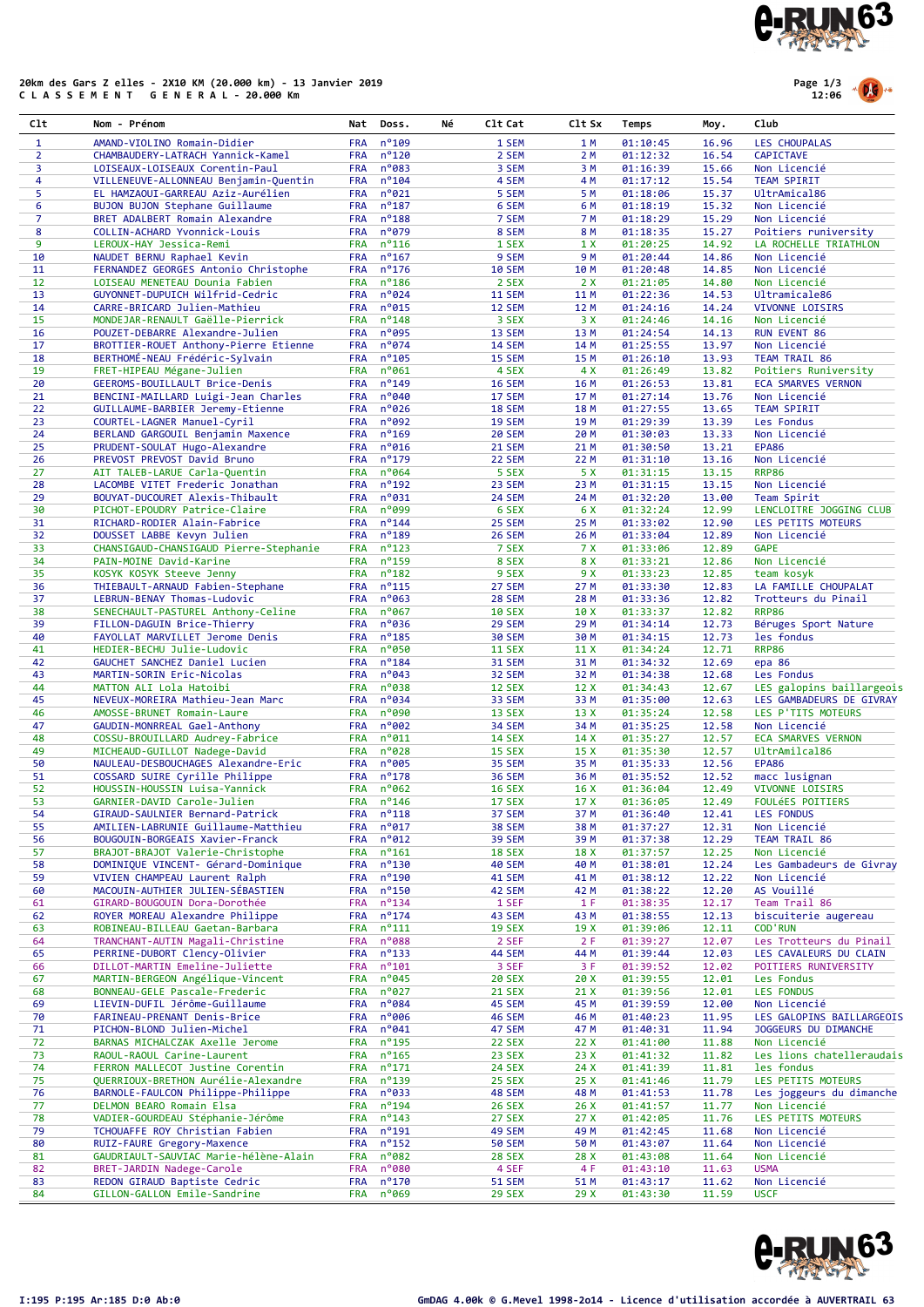

## 20km des Gars Z elles - 2X10 KM (20.000 km) - 13 Janvier 2019 C L A S S E M E N T G E N E R A L - 20.000 Km



| C1t        | Nom - Prénom                                                                   | Nat                      | Doss.                        | Νé | C1t Cat                        | C1t Sx       | Temps                | Moy.           | Club                                         |
|------------|--------------------------------------------------------------------------------|--------------------------|------------------------------|----|--------------------------------|--------------|----------------------|----------------|----------------------------------------------|
| 85         | PILLET-CHARON Serge-Jean-claude                                                | <b>FRA</b>               | n°094                        |    | <b>52 SEM</b>                  | 52 M         | 01:43:32             | 11.59          | MACC LUSIGNAN                                |
| 86         | BARBAY-MONDEHARD Michael-Élodie                                                | <b>FRA</b>               | n°068                        |    | <b>30 SEX</b>                  | 30 X         | 01:44:06             | 11.53          | Ultramical86                                 |
| 87         | PERES-GOUPIL Hélène-Eric                                                       | <b>FRA</b>               | $n^{\circ}$ 142              |    | <b>31 SEX</b>                  | 31 X         | 01:44:23             | 11.50          | LES PETITS MOTEURS                           |
| 88<br>89   | LEMAISTRE-ACHARD Xavier-Sabrina<br>BOISSON-LEMERCIER Matthieu-Xavier           | <b>FRA</b><br><b>FRA</b> | $n^{\circ}$ 066<br>$n^o$ 039 |    | <b>32 SEX</b><br><b>53 SEM</b> | 32 X<br>53 M | 01:44:52<br>01:45:02 | 11.44<br>11.43 | <b>RRP86</b><br>Non Licencié                 |
| 90         | PRÉVOT-RIBEIRO DE AZEVEDO Patrick-Antonic                                      | <b>FRA</b>               | $n^o$ 013                    |    | <b>54 SEM</b>                  | 54 M         | 01:45:18             | 11.40          | les compagnons de la clouère                 |
| 91         | MORILLON-MORILLON Christelle-Stephane                                          | <b>FRA</b>               | $n^o$ 138                    |    | <b>33 SEX</b>                  | 33 X         | 01:45:22             | 11.39          | LES PETITS MOTEURS                           |
| 92         | ZAID-QUERE Meriem-Fabien                                                       | <b>FRA</b>               | $n^o$ 127                    |    | <b>34 SEX</b>                  | 34 X         | 01:45:27             | 11.38          | Club Haltérophilie Poitiers                  |
| 93         | ARMAND-COUSIN Nelly-Emilie                                                     | <b>FRA</b>               | $n^o$ 112                    |    | 5 SEF                          | 5 F          | 01:45:33             | 11.37          | <b>COD'RUN</b>                               |
| 94<br>95   | RULLIER-PUSSAULT Hippolyte-Clement                                             | <b>FRA</b>               | $n^{\circ}042$               |    | <b>55 SEM</b>                  | 55 M         | 01:45:55             | 11.33          | Non Licencié                                 |
| 96         | CRESTEY-BOUTIN Daniel-Alain<br>DOUCET ROUFFAUD Sebastien Jerome                | <b>FRA</b><br><b>FRA</b> | n°097<br>$n^o$ 173           |    | <b>56 SEM</b><br><b>57 SEM</b> | 56 M<br>57 M | 01:46:00<br>01:46:07 | 11.32<br>11.31 | LES GAMBADEURS DE GIVRAY<br>Non Licencié     |
| 97         | GUERIN-AUVIN Nelly-Maxime                                                      | <b>FRA</b>               | $n^o$ 128                    |    | <b>35 SEX</b>                  | 35 X         | 01:46:10             | 11.30          | Les fondus                                   |
| 98         | PEFAU-GRONNWALD Guillaume-Bastien                                              | <b>FRA</b>               | n°091                        |    | <b>58 SEM</b>                  | 58 M         | 01:46:13             | 11.30          | Non Licencié                                 |
| 99         | WAFFLARD-CLAVERIE Bruno-Alain                                                  | <b>FRA</b>               | $n^{\circ}$ 124              |    | <b>59 SEM</b>                  | 59 M         | 01:46:15             | 11.29          | ULTRAMICALE86                                |
| 100        | FREREUX-PROUST Yves-Laurent                                                    | <b>FRA</b>               | $n^o$ 151                    |    | <b>60 SEM</b>                  | 60 M         | 01:46:38             | 11.25          | COURIR A COULOMBIERS                         |
| 101<br>102 | BAILLARGEAT-RICHARD Virginie-Henri<br>LOMET FILLON Franck Philippe             | <b>FRA</b><br><b>FRA</b> | $n^o048$<br>$n^o$ 059        |    | <b>36 SEX</b><br>61 SEM        | 36 X<br>61 M | 01:46:42<br>01:46:50 | 11.25<br>11.23 | les Fondus<br>béruges sport nature           |
| 103        | DOREAU-BAUDRIER Laëtitia-Florent                                               | <b>FRA</b>               | $n^{\circ}022$               |    | <b>37 SEX</b>                  | 37 X         | 01:46:51             | 11.23          | Non Licencié                                 |
| 104        | HEURTEBISE-MARSAULT Barbara-Julien                                             | <b>FRA</b>               | $n^o$ 103                    |    | <b>38 SEX</b>                  | 38 X         | 01:46:52             | 11.23          | Non Licencié                                 |
| 105        | BERGEON-BARRY Nathalie-Agnès                                                   | <b>FRA</b>               | $n^{\circ}044$               |    | 6 SEF                          | 6 F          | 01:47:19             | 11.18          | Les Fondus                                   |
| 106        | BONET MERENO Raphael Mario                                                     | <b>FRA</b>               | $n^o$ 183                    |    | 62 SEM                         | 62 M         | 01:47:20             | 11.18          | Non Licencié                                 |
| 107        | GRELLIER-CRASNIER Freddy-David                                                 | <b>FRA</b>               | $n^{\circ}009$               |    | 63 SEM                         | 63 M         | 01:47:25             | 11.17          | Béruges Sport Nature                         |
| 108<br>109 | NOCQUET-POUIT DUPUICH Anne-charlotte-Sanc<br>ROGEON-FOURRE Pascal-Jerome       | <b>FRA</b><br><b>FRA</b> | n°025<br>$n^o$ 153           |    | 7 SEF<br>64 SEM                | 7 F<br>64 M  | 01:47:50<br>01:47:53 | 11.13<br>11.12 | UltrAmical86<br>COURIR A COULOMBIERS         |
| 110        | LIMOUSIN-MARTIN Stephanie-Patrice                                              | <b>FRA</b>               | $n^o$ 155                    |    | <b>39 SEX</b>                  | 39 X         | 01:47:54             | 11.12          | COURIR A COULOMBIERS                         |
| 111        | FLORENT-BERTRAND Cedric-Jocelyne                                               | <b>FRA</b>               | $n^o$ 065                    |    | <b>40 SEX</b>                  | 40 X         | 01:47:57             | 11.12          | <b>RRP86</b>                                 |
| 112        | LAURENT-DESSAIS Cecile-Didier                                                  | <b>FRA</b>               | $n^{\circ}071$               |    | <b>41 SEX</b>                  | 41 X         | 01:48:27             | 11.07          | ultramical86                                 |
| 113        | LUIS-LUIS Emmanuel-Isabelle                                                    | <b>FRA</b>               | n°098                        |    | 42 SEX                         | 42 X         | 01:48:50             | 11.03          | ULTRAMICALE86                                |
| 114        | PONTOIZEAU-LEYVA PEREZ Sylvain-Alexandre                                       | <b>FRA</b>               | $n^o$ 086                    |    | 65 SEM                         | 65 M         | 01:48:52             | 11.02          | <b>TEAM SPIRIT</b>                           |
| 115        | CLAVAUD-CLAVAUD Emmanuel-Théo                                                  | <b>FRA</b>               | $n^{\circ}$ 140              |    | 43 SEX                         | 43 X         | 01:48:54             | 11.02          | LES PETITS MOTEURS                           |
| 116<br>117 | BOUHET-BOUHET Isabelle-Philippe<br>DEVEAU-MOUNIER Eric-Laeticia                | <b>FRA</b><br><b>FRA</b> | $n^o$ 125<br>$n^o$ 110       |    | <b>44 SEX</b><br>45 SEX        | 44 X<br>45 X | 01:48:57<br>01:49:00 | 11.01<br>11.01 | MACC LUSIGNAN<br><b>COD'RUN</b>              |
| 118        | BIAULET-JARASSIER Benjamin-François                                            | <b>FRA</b>               | $n^o$ 053                    |    | <b>66 SEM</b>                  | 66 M         | 01:49:10             | 10.99          | Non Licencié                                 |
| 119        | ESNAULT-ESNAULT Dominique-Estelle                                              | <b>FRA</b>               | $n^o$ 157                    |    | 8 SEF                          | 8 F          | 01:49:21             | 10.97          | Les compagnons de la Clouère                 |
| 120        | SABOURIN-DEMPURE Antoine-Marion                                                | <b>FRA</b>               | $n^{\circ}$ 046              |    | <b>46 SEX</b>                  | 46 X         | 01:49:44             | 10.94          | Non Licencié                                 |
| 121        | NEEL-GOUTAGNEUX Dimitri-Thomas                                                 | <b>FRA</b>               | $n^{\circ}$ 164              |    | 67 SEM                         | 67 M         | 01:49:52             | 10.92          | Non Licencié                                 |
| 122        | TERRASSON-LOPACZAK Aurelie-Nicolas                                             | <b>FRA</b>               | $n^o$ 018                    |    | <b>47 SEX</b>                  | 47 X         | 01:50:04             | 10.90          | les joggeurs du dimanche                     |
| 123        | RÉGNIÉ-ROULLIER Olivier-Christophe                                             | <b>FRA</b>               | $n^{\circ}070$               |    | <b>68 SEM</b>                  | 68 M         | 01:50:07             | 10.90          | <b>RRP86</b>                                 |
| 124<br>125 | COISCAUD-DJEDOUI Marie-Rachel<br>BROUSSE-FLEURET Isabelle-Jean                 | <b>FRA</b><br><b>FRA</b> | $n^o$ 119<br>$n^o$ 078       |    | 9 SEF<br>48 SEX                | 9 F<br>48 X  | 01:50:19<br>01:50:21 | 10.88<br>10.87 | Non Licencié<br>poitiers CO                  |
| 126        | LE ROBELER LANGOUMOIS Evelyne Philippe                                         | <b>FRA</b>               | $n^o$ 168                    |    | <b>49 SEX</b>                  | 49 X         | 01:50:24             | 10.87          | Non Licencié                                 |
| 127        | LIGER BOUILLAULT REMY Anne Sophie Delphir                                      | <b>FRA</b>               | $n^o$ 135                    |    | <b>10 SEF</b>                  | 10 F         | 01:50:33             | 10.86          | <b>ECA SMARVES VERNON</b>                    |
| 128        | DUDOGNON-BOULIN Jerome-Aurelien                                                | <b>FRA</b>               | $n^o$ 077                    |    | <b>69 SEM</b>                  | 69 M         | 01:51:05             | 10.80          | Non Licencié                                 |
| 129        | NEEL-GOUTAGNEUX Pierre-augustin-Matilde                                        | <b>FRA</b>               | $n^o$ 163                    |    | <b>50 SEX</b>                  | 50 X         | 01:51:13             | 10.79          | Non Licencié                                 |
| 130        | LAVENAC-PAINAULT Fabienne-Marie                                                | <b>FRA</b>               | $n^o$ 162                    |    | <b>11 SEF</b>                  | 11F          | 01:51:38             | 10.75          | <b>VIENNE BIATHLON</b>                       |
| 131<br>132 | BOULET-MARTIN Christophe-Regis<br>CLUTOT-DEFRENE Jean-marc-Olivia              | <b>FRA</b><br><b>FRA</b> | $n^o$ 085<br>n°008           |    | <b>70 SEM</b><br><b>51 SEX</b> | 70 M<br>51 X | 01:52:01<br>01:52:17 | 10.71<br>10.69 | les compagnons de la clouere<br>ultramical86 |
| 133        | DEBIAIS-DELOFFRE Cathy-Olivier                                                 | <b>FRA</b>               | $n^o$ 126                    |    | <b>52 SEX</b>                  | 52 X         | 01:52:32             | 10.66          | Non Licencié                                 |
| 134        | ROY-BELIN Christophe-Karine                                                    | <b>FRA</b>               | $n^o$ 058                    |    | <b>53 SEX</b>                  | 53 X         | 01:53:03             | 10.62          | ca pictave                                   |
| 135        | BOUROT-BOUROT Stephane-Nathalie                                                | <b>FRA</b>               | $n^o$ 160                    |    | <b>54 SEX</b>                  | 54 X         | 01:53:04             | 10.61          | BERUGES SPORT NATURE                         |
| 136        | GRILLET-SOULARD Laetitia-Serge                                                 | <b>FRA</b>               | $n^{\circ}$ 100              |    | <b>55 SEX</b>                  | 55 X         | 01:53:27             | 10.58          | Non Licencié                                 |
| 137        | LADROUE-GARRIGUE Nadine-Jean Louis                                             | <b>FRA</b>               | $n^o049$                     |    | <b>56 SEX</b>                  | 56 X         | 01:53:34             | 10.57          | <b>ECA SMARVES VERNON</b>                    |
| 138        | GUENAND-BLANDINEAU Nathalie-Eric<br>BOIZEAU-DE VILLEDARY Jean-Claire           | <b>FRA</b><br><b>FRA</b> | $n^o$ 096<br>$n^o$ 147       |    | <b>57 SEX</b>                  | 57 X         | 01:53:40             | 10.56          | LES GAZELLES DE CISSE                        |
| 139<br>140 | VADIER PINEAU Sebastien Vincent                                                | <b>FRA</b>               | $n^o$ 193                    |    | <b>58 SEX</b><br><b>71 SEM</b> | 58 X<br>71 M | 01:53:42<br>01:53:57 | 10.55<br>10.53 | Non Licencié<br>Non Licencié                 |
| 141        | ROMAIN-LEGER Lynda-Myriam                                                      | <b>FRA</b>               | $n^o$ 107                    |    | <b>12 SEF</b>                  | 12 F         | 01:54:47             | 10.45          | les joggeurs du dimanche                     |
| 142        | BAUDY-GUILLET Danielle-Patrick                                                 | <b>FRA</b>               | $n^{\circ}001$               |    | <b>59 SEX</b>                  | 59 X         | 01:54:59             | 10.44          | ULTRAMICAL86                                 |
| 143        | CLUTOT-CHAUVEAU Blandine-Anne-catherine                                        | <b>FRA</b>               | $n^{\circ}004$               |    | 13 SEF                         | 13 F         | 01:54:59             | 10.44          | Ultramical86                                 |
| 144        | YMONNET-BÉGUIN Aurore-Florine                                                  | <b>FRA</b>               | $n^o$ 087                    |    | <b>14 SEF</b>                  | 14 F         | 01:56:05             | 10.34          | Ultramicale 86                               |
| 145        | DELAVAULT-AUTEXIER Janique-Gwenael                                             | <b>FRA</b>               | $n^{\circ}014$               |    | <b>60 SEX</b>                  | 60 X         | 01:56:12             | 10.33          | CA PICTAVE                                   |
| 146<br>147 | DELAGE-BOUDEAU Laurent-Jacques<br>CORVAISIER SACKO Gilles Molla                | <b>FRA</b><br><b>FRA</b> | $n^o$ 156<br>$n^o$ 175       |    | <b>72 SEM</b><br><b>73 SEM</b> | 72 M<br>73 M | 01:56:30<br>01:56:31 | 10.30<br>10.30 | COURIR A COULOMBIERS<br>petit moteur         |
| 148        | GUILLON-DESNOYER-GUILLON Marie-Nathalie                                        | <b>FRA</b>               | $n^o$ 106                    |    | <b>15 SEF</b>                  | 15 F         | 01:56:45             | 10.28          | team spirit                                  |
| 149        | SIROT-BAUCHER Bruno-Patrice                                                    | <b>FRA</b>               | $n^o$ 117                    |    | <b>74 SEM</b>                  | 74 M         | 01:56:46             | 10.28          | <b>LES FONDUS</b>                            |
| 150        | BRECHON GIRAUD Celine Benoit                                                   | <b>FRA</b>               | $n^o$ 177                    |    | <b>61 SEX</b>                  | 61 X         | 01:56:51             | 10.27          | Non Licencié                                 |
| 151        | LAFON-GRASSELLY Patrick-Philippe                                               | <b>FRA</b>               | $n^o$ 093                    |    | <b>75 SEM</b>                  | 75 M         | 01:57:08             | 10.25          | Les Galopins des Bois                        |
| 152        | DUFOUR-PROUST Fabienne-Sandrine                                                | <b>FRA</b>               | $n^o$ 056                    |    | <b>16 SEF</b>                  | 16F          | 01:57:10             | 10.24          | Non Licencié                                 |
| 153        | SARDIN-BOUHET Laurent-Joel                                                     | <b>FRA</b>               | $n^o$ 003                    |    | <b>76 SEM</b>                  | 76 M         | 01:57:14             | 10.24          | <b>LES FONDUS</b>                            |
| 154<br>155 | LACOME-BOUAZO Karin-Marielle<br>PROVOST-EUGENE Bruno-Charles                   | <b>FRA</b><br><b>FRA</b> | $n^o$ 030<br>$n^o$ 057       |    | 17 SEF<br>77 SEM               | 17 F<br>77 M | 01:58:00<br>01:58:10 | 10.17<br>10.16 | Non Licencié<br>Non Licencié                 |
| 156        | LAURENT-BERCIER Audrey-Laurent                                                 | <b>FRA</b>               | $n^{\circ}$ 020              |    | 62 SEX                         | 62 X         | 01:58:19             | 10.14          | <b>RRP86</b>                                 |
| 157        | LAVENAC-PILOT Severine-Nathalie                                                | <b>FRA</b>               | $n^{\circ}023$               |    | <b>18 SEF</b>                  | 18 F         | 01:59:49             | 10.02          | Non Licencié                                 |
| 158        | CHANTEPIE-CHANTEPIE Philippe-Audrey                                            | <b>FRA</b>               | $n^o$ 075                    |    | <b>63 SEX</b>                  | 63 X         | 02:00:08             | 9.99           | Non Licencié                                 |
| 159        | PIERRE-CHANTEPIE Johan-Alicia                                                  | <b>FRA</b>               | $n^o$ 081                    |    | <b>64 SEX</b>                  | 64 X         | 02:00:09             | 9.99           | Non Licencié                                 |
| 160        | LEBERT AUGEREAU Thomas Fred                                                    | <b>FRA</b>               | $n^o$ 172                    |    | <b>78 SEM</b>                  | 78 M         | 02:00:10             | 9.99           | Non Licencié                                 |
| 161        | GARATE MARIN Serge Nathalie                                                    | <b>FRA</b>               | $n^o$ 180                    |    | <b>65 SEX</b>                  | 65 X         | 02:00:14             | 9.98           | Non Licencié                                 |
| 162        | GILLES-PROUTEAU Aurore-Francis                                                 | <b>FRA</b><br><b>FRA</b> | $n^o$ 121<br>$n^o$ 035       |    | <b>66 SEX</b><br><b>19 SEF</b> | 66 X<br>19 F | 02:00:36             | 9.95           | Non Licencié<br>LES GAMBADEURS DE GIVRAY     |
| 163<br>164 | MERCIER-MOREIRA DA SILVA Maryvonne-Francc<br>LEMAIRE-BRANDEAU Alexandre-Jerome | <b>FRA</b>               | $n^o$ 051                    |    | <b>79 SEM</b>                  | 79 M         | 02:00:43<br>02:00:53 | 9.94<br>9.93   | Non Licencié                                 |
| 165        | COLLERY-CHAUMET Dominique-Cathy                                                | <b>FRA</b>               | $n^o$ 136                    |    | <b>67 SEX</b>                  | 67 X         | 02:01:22             | 9.89           | LES PETITS MOTEURS                           |
| 166        | VALETTE-AUGER Benedicte-Maryline                                               | <b>FRA</b>               | $n^o$ 019                    |    | <b>20 SEF</b>                  | 20 F         | 02:02:07             | 9.83           | Non Licencié                                 |
| 167        | ROUSSEAU-ROUSSEAU Patricia-Frederic                                            | <b>FRA</b>               | $n^{\circ}029$               |    | <b>68 SEX</b>                  | 68 X         | 02:02:24             | 9.80           | BERUGES SPORT NATURE                         |
| 168        | DELAVAULT-AUBENEAU Françoise-Valerie                                           | <b>FRA</b>               | $n^o 047$                    |    | <b>21 SEF</b>                  | 21 F         | 02:02:30             | 9.80           | MACC LUSIGNAN                                |